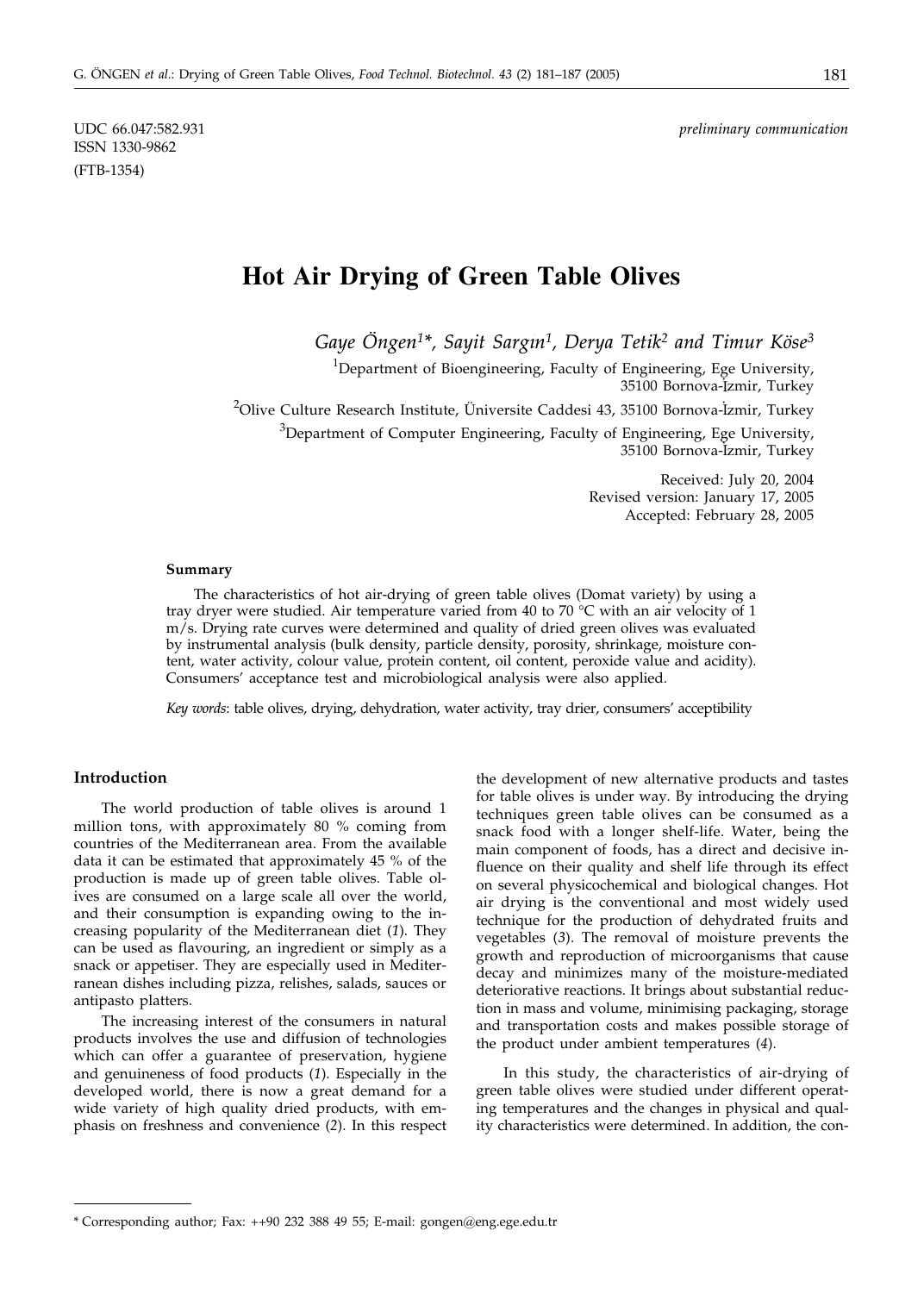sumers' acceptability of dried green table olives as a snack food was investigated.

# **Materials and Methods**

Olive samples (Domat variety) were obtained locally. They were calibrated (140–180 particles/kg) and stored overnight at *T*=(10±2) °C before processing. The flow sheet of drying process is given in Fig. 1.

Harvesting Sorting-Grading Dipping in 2 % NaOH Washing Fermentation (7 % NaCl) Pitting Dipping in lactic acid volume fraction=0.4 %, 48 h

Drying

**Fig. 1**. Drying process of green table olives

Fermentation was carried out in 700-L tank, which contained 950 kg of green olives. During fermentation, the mass fraction of NaCl in brine was initially 5 % and

it gradully increased to 7 %. Fermentation period was 45 days and acidity of fermentation medium was in the range of *w*(lactic acid)=0.75–0.90 %. When the fermentation was completed acidity and brine concentration were kept constant during storage. Before drying, fermented green table olives were pitted and dipped into 0.4 % of lactic acid to decrease salt concentration and acidity.

# *Hot air drying*

Olive samples were dehydrated by using the tray dryer. The schematic diagram of the drying equipment is given in Fig. 2. In order to evaluate the effect of air temperature on the drying process, four temperatures (40, 50, 60 and 70 °C) were used. The air velocity was kept constant at 1 m/s and the relative humidity was maintained at 15 %. Every 30 min the samples were taken out, weighed and returned to the dryer. Drying was stopped when the mass of the samples reached a constant value.

#### *Moisture content*

Samples were dried at 70 °C and 400 mmHg in a vacuum oven overnight according to the AOAC method (*5*). Dry matter content was calculated on the basis of fresh mass.

#### *Olive oil content*

The oil content of samples was analysed by using Abencor system and calculated as mass fraction of oil in %.



**Fig. 2.** Schematic diagram of the drying equipment. 1, centrifugal fan; 2, orifice plate; 3, differential manometer; 4, cooling and saturating tower; 5, cold water tank and evaporator; 6, 9, 11 and 15, thermocouples (T type); 7, circulation pump; 8, cold water shower; 10, electric heaters; 12, mixing chamber and air channels; 13, steam tank; 14, electric water heater; 16, injector and solenoid valve; 17, temperature and humidity sensor; 18, balance; 19, computer with data acquisition and control cards; 20, olives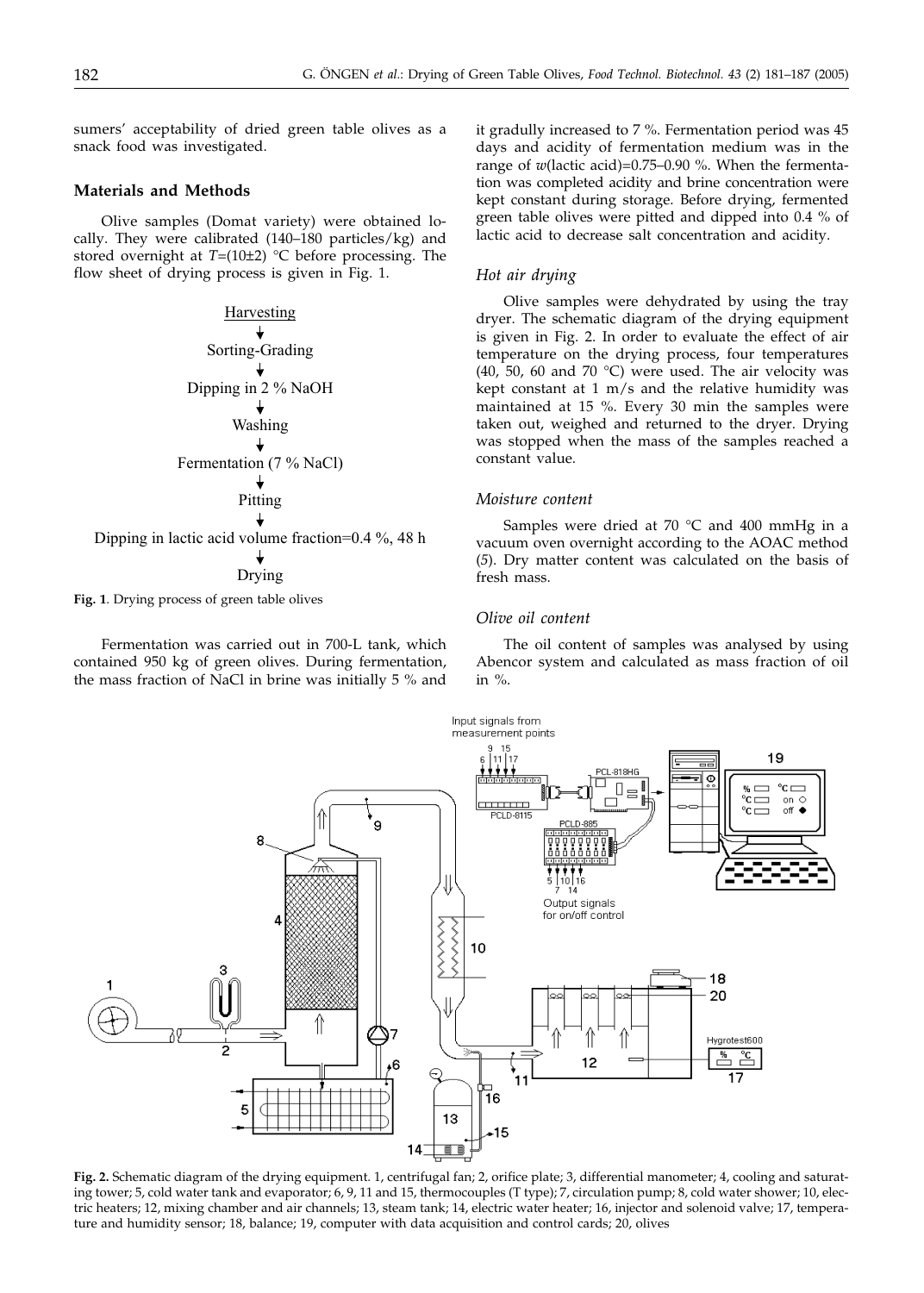# *Protein content*

Protein (N×6.25) was determined as total nitrogen according to the Kjeldahl method with the addition of Kjeltabs ST as catalyst. Samples (1.5 g) were digested with sulphuric acid using the Kjeldatherm digestion and Vapodest 30 distillation systems (Gerhardt GmbH & Co. KG, Bonn, Germany) equipped with an end-point titrator (Gerchard, Vap. 5).

# *Salt content*

The salt content of samples was analysed by using the Mohr method (*6*).

#### *Caloric value*

The caloric value of dried green table olives was determined according to procedure given by Balatsouras (*7*).

# *Water activity (aw)*

Water activity was measured using a Testo 610 relative humidity and temperature measurement device (*8*) and the results were calculated according to the Eq. /1/, where *ERH* is equilibrium relative humidity:

$$
a_{\rm w} = \frac{ERH}{100} \tag{1/}
$$

#### *Colour*

*L*, *a* and *b* colour values of the samples were measured using a spectral photometer (Datacolor, Textflash, USA). After standardisation, *L*, *a* and *b* values were measured on fresh and dehydrated products. Colour values  $(\Delta E)$ , colour intensity (chroma,  $\Delta C$ ) and hue angle were calculated according to Eqs. /2–4/ (9);  $L_{ref}$ ,  $a_{ref}$  and *b*ref values belong to green table olive samples before dehydration:

$$
\Delta E = \sqrt{\left[ \left( L - L_{\rm ref} \right)^2 + \left( a - a_{\rm ref} \right)^2 + \left( b - b_{\rm ref} \right)^2 \right]} \qquad /2 /
$$

$$
\Delta C = \sqrt{\left[ \left( a - a_{\text{ref}} \right)^2 + \left( b - b_{\text{ref}} \right)^2 \right]}
$$
 / 3/

have angle = 
$$
1/\tan(b/a)
$$

\n $\frac{1}{4}$ 

# *Peroxide value and acid value*

Peroxide value (meq/kg oil) and acid value (% acidity in terms of oleic acid) were determined according to standard methods (*10*).

### *Bulk density and shrinkage*

A glass cylinder (500 mL) was used for bulk density measurements. A known mass of sample (*m*) was poured into the cylinder and the volume was evaluated by reading the scale of cylinder  $(V_1)$  (11,12). Loose bulk density  $(\rho_{bl})$  was found by Eq. /5/. The cylinder with the same sample was tapped 20 times on the smooth and soft surface from 10-cm height and the volume of the sample was evaluated by reading the scale  $(V_2)$ (13,14). Tapped bulk density  $(\rho_{bt}/(g/mL))$  was calculated by Eq.  $/5$ :

$$
\rho_{\rm bt} = \frac{m}{V^*} \tag{5/}
$$

For loose and tapped bulk density calculation,  $V_1$  or  $V_2$ must be used instead of *V*\* .

The degree of shrinkage  $(s_b/\%)$  can be calculated from Eq.  $/6/$  where  $V_i$  is the final volume of the fermented green table olive samples immersed in distilled water and  $V_f$  is the final volume of the dried olive samples immersed in carosen solution.  $V_f$  was calculated by considering the ratio of carosen and distilled water densities:

$$
S_{\rm b} = \frac{V_{\rm i} - V_{\rm f}}{V_{\rm i}} \cdot 100 \tag{6}
$$

# *Particle density*

Known mass of sample  $(m_p)$  was immersed into a known volume of carosen solution  $(V_c)$  in a measuring cylinder and the final volume  $(V_f)$  was read by using the scale of the cylinder. Particle density  $(\rho_p/(g/mL))$  of the sample was found by Eq. /7/ (*15*):

$$
\rho_{\rm p} = \frac{m_{\rm p}}{V_{\rm f} - V_{\rm c}} \tag{7}
$$

#### *Porosity*

Porosity was calculated by using Eq. /8/ (*15*), in which for loose and tapped porosity calculation  $\rho_{bl}$  or  $\rho_{bt}$ must be used instead of  $\rho_b^*$ :

$$
Porosity = 1 - \frac{\rho_b^*}{\rho_p} \tag{8/}
$$

#### *Sensory evaluation*

Dehydrated samples were evaluated by a consumer acceptance test (*N*=110) (*16*). Panelists were scientists, research scholars of the department and undergraduate students within the age group of 18–55 years.

# *Microbiological analysis*

To determine microbiological quality of dried green table olives (stored in plastic bags at 65 % relative humidity and 10  $\degree$ C for 12 months), samples were taken under aseptic conditions, then transferred in 0.1 % peptone water and homogenised with blender. Appropriate 10-fold dilutions of the samples were prepared in peptone water and plated in duplicate on the selective growth media to estimate microbial burden. Aerobic mesophilic bacteria counts, mould counts, *Escherichia coli*, and *Salmonella* spp. analysis were done according to standard methods (*17–20*).

#### *Statistical analysis*

All treatments were done in triplicates and one way analysis of variance (ANOVA) and Duncan's post hoc tests were used. All hypotheses were tested at  $\alpha$ =0.05 significance level. All data were analyzed using SPSS (10.0) for Windows.

#### **Results and Discussion**

The typical drying rate curves are shown in Fig 3. As expected, increasing drying temperature leads to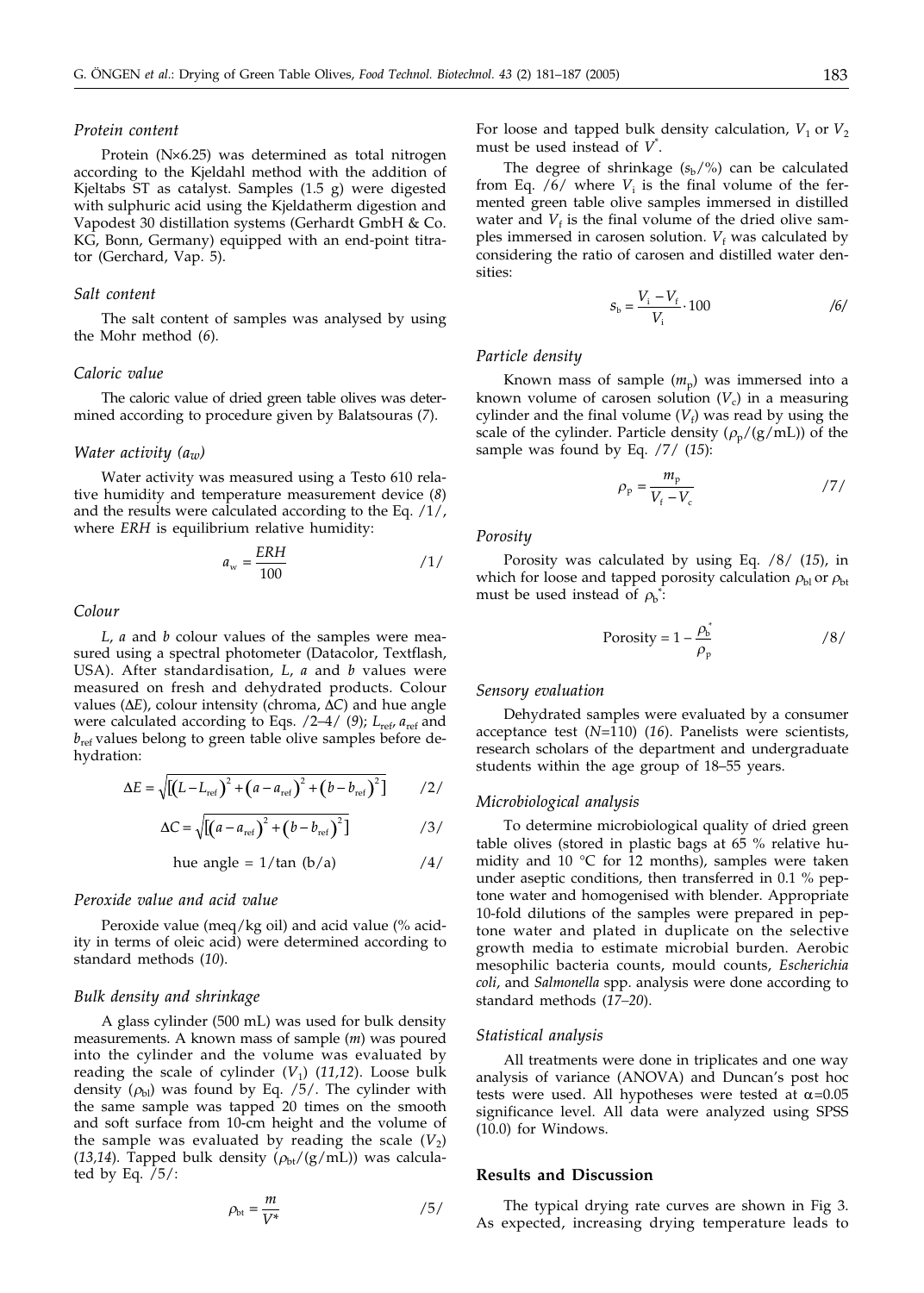

**Fig. 3**. Drying rate versus time curve of green table olive samples

lower drying time. Drying at 70 °C required 14 hours and 30 minutes, whereas 39 hours were needed to obtain the same moisture content at 40 °C. Dehydration process was stopped when the moisture content of samples reached 5.05–4.95 %, which is the equilibrium moisture content. Drying rate is defined as mass of water removed per mass of dry matter and time (kg/(kg·h)). Under the experimental conditions, the samples did not show any constant drying rate, suggesting that diffusion was the most dominant mechanism governing moisture movement in olive samples. For all drying conditions there was a fast falling rate period at the start of drying, followed by a more slowly falling rate region. This has also been reported in previous papers (*3,4,21,22*). The change in the drying rate as a result of the reduction of the free moisture content of the samples during drying is given in Fig. 4.

The effect of hot air drying on the quality characteristics of green table olives is shown in Table 1. Availability of water for growth of microorganisms, germina-



**Fig. 4**. Drying rate versus free moisture content of green table olive samples

tion of spores, and participation in several types of chemical reactions is an important issue. This availability, which is defined as water activity  $(a_w)$ , has a direct relationship with the equilibrium moisture content. As shown in Table 1, in all experimental sets the average water activities were not significantly different, with an average value of  $a_w$ =0.69, which is below the minimum  $a_w$  values for the growth of most bacteria, yeast and moulds (*23*).

No significant differences were found in terms of loose bulk density, tapped bulk density, particle density, shrinkage, loose porosity and tapped porosity of the dried green table olives in all applied drying temperatures (Table 2). This is because of the uniform particle size of the olive samples, which were calibrated before drying process. At the end of the drying period all the samples became spherical and their moisture contents had no significant differences (Table 1).

Table 1. The effects of hot air drying on the quality of green table olive samples

|                        | Green table       | Dried green table olives      |                               |                                |                                |  |  |
|------------------------|-------------------|-------------------------------|-------------------------------|--------------------------------|--------------------------------|--|--|
|                        | olives            | 40 °C                         | 50 °C                         | 60 °C                          | 70 °C                          |  |  |
| $w(moisture)/\%$       | 76.29±0.57        | $5.05 \pm 0.25^a$             | $4.95 \pm 0.21$ <sup>a</sup>  | $4.98 \pm 0.17^a$              | $4.95 \pm 0.22^a$              |  |  |
| $w$ (olive oil)/%      | $14.67 \pm 0.26$  | $64.00 \pm 0.90^a$            | $65.30 \pm 0.87$ <sup>a</sup> | $67.60 \pm 0.36^b$             | $67.50 \pm 0.46^b$             |  |  |
| $w(\text{protein})/\%$ | $1.13 \pm 0.18$   | $4.06 \pm 0.23$ <sup>a</sup>  | $4.15 \pm 0.03^a$             | $4.12 \pm 0.06^a$              | $3.75 \pm 0.01^b$              |  |  |
| $w(salt)/\%$           | $0.50 \pm 0.09$   | $2.00 \pm 0.10^a$             | $2.00 \pm 0.10^a$             | $2.00 \pm 0.30^a$              | $2.10 \pm 0.10^a$              |  |  |
| Caloric value          | $137.12 \pm 3.15$ | $584.76 \pm 11.67^a$          | $606.33 \pm 7.90^b$           | $627.01 \pm 3.51$ <sup>c</sup> | $624.34 \pm 4.14$ <sup>c</sup> |  |  |
| Water activity         | $0.99 \pm 0.00$   | $0.69 \pm 0.01^a$             | $0.69 \pm 0.01^a$             | $0.69 \pm 0.01^a$              | $0.69 \pm 0.01^a$              |  |  |
| Colour                 |                   |                               |                               |                                |                                |  |  |
| L                      | 55.53±9.67        | $36.02 \pm 3.44^a$            | $34.70 \pm 3.26^b$            | $36.38 \pm 3.06^a$             | $31.52 \pm 1.94$ <sup>c</sup>  |  |  |
| a                      | $-0.98 \pm 0.98$  | $2.41 \pm 1.22$ <sup>a</sup>  | $3.14 \pm 0.94^b$             | $3.94 \pm 1.05$ <sup>c</sup>   | $3.29 \pm 0.76^b$              |  |  |
| $\boldsymbol{b}$       | 35.48±6.80        | $19.62 \pm 2.52^a$            | $18.87 \pm 3.12^a$            | $19.85 \pm 3.13^a$             | $13.67 \pm 2.64^b$             |  |  |
| hue angle              | ÷                 | $82.93 \pm 3.70^a$            | $80.37 \pm 3.28^b$            | $82.06 \pm 5.66^{a,b}$         | $76.12 \pm 4.06$ <sup>c</sup>  |  |  |
| $\Delta E$             | ÷                 | $27.11 \pm 5.24$ <sup>a</sup> | $28.76 \pm 5.18^a$            | $27.32 \pm 4.32^a$             | $34.82{\pm}5.99^{\rm b}$       |  |  |
| $\Delta C$             | ÷                 | $16.32 \pm 4.15^a$            | $17.13 \pm 3.57$ <sup>a</sup> | $16.30 \pm 3.50^a$             | $22.23 \pm 4.08^b$             |  |  |
| Peroxide value         | $8.61 \pm 0.03$   | $45.00 \pm 0.02^a$            | $29.00 \pm 0.04^b$            | $35.00 \pm 0.05$ <sup>c</sup>  | $62.00 \pm 0.01$ <sup>d</sup>  |  |  |
| Acidity/ $%$           | $1.28 \pm 0.00$   | $3.97 \pm 0.01^a$             | $2.96 \pm 0.01^b$             | $3.02 \pm 0.01$ <sup>c</sup>   | $5.90 \pm 0.01$ <sup>d</sup>   |  |  |
|                        |                   |                               |                               |                                |                                |  |  |

 $a-d$  mean values with different supercript(s) in the same row are significantly different (p<0.05) \*used as a reference for related equations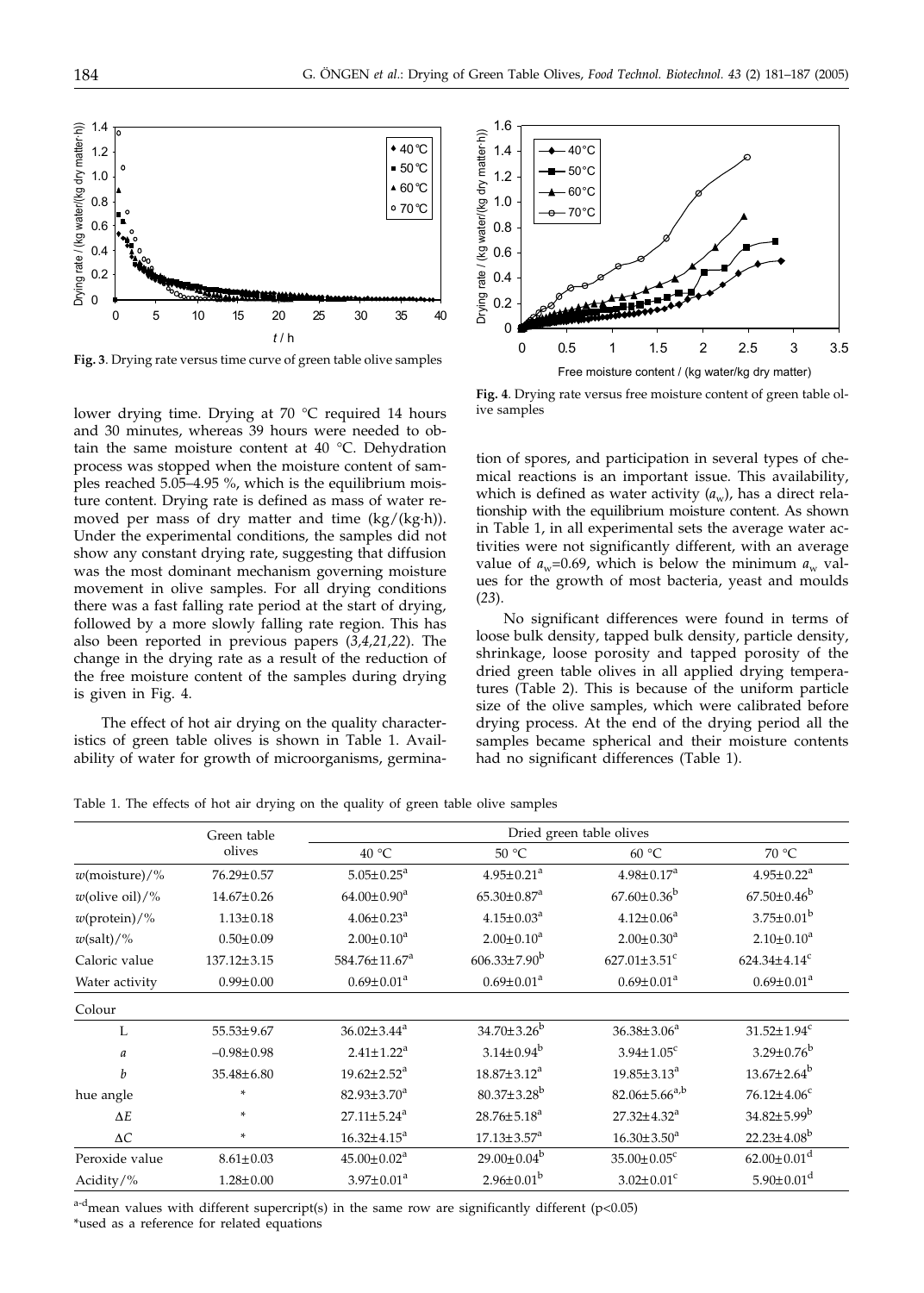|                               | Green table     | Dried green table olives     |                               |                               |                    |  |  |
|-------------------------------|-----------------|------------------------------|-------------------------------|-------------------------------|--------------------|--|--|
|                               | olives          | 40 $\degree$ C               | 50 °C                         | $60^{\circ}$ C                | 70 °C              |  |  |
| $\rho_{bl}/(g/mL)$            | $0.47 \pm 0.01$ | $0.38 \pm 0.02^a$            | $0.40 \pm 0.01^a$             | $0.40 \pm 0.02^a$             | $0.39 \pm 0.02^a$  |  |  |
| $\rho_{bt}/(g/mL)$            | $0.55 \pm 0.01$ | $0.41 \pm 0.01^a$            | $0.41 \pm 0.02^a$             | $0.44 \pm 0.01^a$             | $0.41 \pm 0.02^a$  |  |  |
| $\rho_{\rm p}/({\rm g/cm}^3)$ | $1.10 \pm 0.12$ | $1.10 \pm 0.32$ <sup>a</sup> | $1.08 \pm 0.03^{\text{a}}$    | $1.09 \pm 0.18^a$             | $1.06 \pm 0.04^a$  |  |  |
| $s_h/\%$                      | $0.00 \pm 0.00$ | $76.57 \pm 3.70^a$           | $76.51 \pm 2.73$ <sup>a</sup> | $77.45 \pm 2.81$ <sup>a</sup> | $74.18 \pm 2.72^a$ |  |  |
| Loose porosity                | $0.52 \pm 0.10$ | $0.64 \pm 0.09^{\rm a}$      | $0.63 \pm 0.00^a$             | $0.63 \pm 0.05^{\text{a}}$    | $0.63 \pm 0.01^a$  |  |  |
| Tapped porosity               | $0.49 \pm 0.08$ | $0.61 \pm 0.11^a$            | $0.62 \pm 0.01^a$             | $0.59 \pm 0.06^a$             | $0.61 \pm 0.01^a$  |  |  |

Table 2. Physical properties of dehydrated samples

<sup>a</sup>mean values with different supercript(s) in the same row are significantly different (p<0.05)

For the calculation of caloric value chemical analyses were performed to measure the protein and oil content of the olive samples. The carbohydrate and fiber content were omitted because all the sugars were fermented and the fiber content is not digestible for the humans. The differences in caloric values of samples dried at different temperatures were due to the oil and protein contents, which were found to be significantly different  $(p<0.05)$ (Table 1). The caloric value of the dried olive samples was found to be similar to those of snack foods such as peanut, hazelnut and pistachio (*24*). The salt content of the dried samples was not significantly different at the applied drying temperatures. Average final salt content was 2 % in all dried samples (Table 1). This salt content is preferable for dietetic table olive products.

The colour of products can be specified by three coordinates in the colour space, which can be obtained directly with a tristimulus colorimeter. The *L*, *a*, *b* system is the most frequently used scale for measuring the colour of food products (*25*). The *L*, *a*, and *b* values were found significantly different for each drying temperatures. However, these values do not represent the colour change on inhomogeneous materials (*9*). Thus, the different combinations of tristimulus *L*, *a* and *b* values are used to represent the colour change in foodstuffs (*26*). Browning was expressed as hue angles because this parameter showed a better correlation with visual estimation than did chroma and total colour difference (*9*). As shown in Table 1, hue angle,  $\Delta E$  and  $\Delta C$  values of the samples dried at 70 °C are significantly different ( $p$ <0.05), as compared to other temperature applications. This difference represents the increase in the degree of browning.

Since dried green olives contain more than 65 % of oil in dry basis, the quality characteristics of the oil after drying process are of importance. Peroxide value (*PV*, meq/kg oil) is a measure of oxidative rancidity and guide to olive oil quality. Along with the free fatty acid content (*AV*, acid value) it is a measure of hydrolytic rancidity (*27*). As shown in Table 1, the mean values of *PV* and *AV* were found significantly different for each drying air temperature (p<0.05). Both *PV* and *AV* of samples dried at 50 °C have the lowest values. The highest peroxide value was obtained at 70 °C because of the higher temperature as compared to other applications. At 40 °C the peroxide value and acidity were also found to be high due to longer drying period. Similar trend was observed at 60 °C, which had a higher peroxide value and acidity as compared to drying at 50 °C.

The acceptability of dried green table olives as a snack food was evaluated by sensory analysis. The results of the consumers' acceptability test showed that 82 % of the panelists prefer the samples dried at 50  $^{\circ}$ C in terms of overall acceptability (texture, taste, colour, chewiness). This result overlaps with the experimentally determined quality characteristics of the dried green olives at 50 °C, in which the peroxide and acid values are at the lowest level. After the evaluation of physical, chemical and sensory analyses performed on dried green table olives, the samples dried at 50  $\degree$ C were analysed in terms of microbiological quality. For this purpose Turkish Food Codex microbiological criteria for snack foods were taken into consideration. The results of microbiological analysis performed on green table olives and dried green table olive samples are given in Table 3.

Table 3. Microbiological analysis of fresh and dried green table olive samples

|                                                         |    | Green table olives |                                       | Dried green table olives* |                                   |
|---------------------------------------------------------|----|--------------------|---------------------------------------|---------------------------|-----------------------------------|
| Analysis                                                | Ν  | Mean<br>value      | Range<br>$(min-max)$                  | Mean<br>value             | Range<br>$(min-max)$              |
| Aerobic mesophilic bacteria at 25 $\rm{C}/\rm{(CFU/g)}$ | 5  | $2.9 \cdot 10^{6}$ | $2.2 \cdot 10^6 - 3.8 \cdot 10^6$     | $1.6 \cdot 10^{4}$        | $1.0 \cdot 10^4 - 2.4 \cdot 10^4$ |
| Aerobic mesophilic bacteria at $37 \degree C / (CFU/g)$ | 5  | $4.1 \cdot 10^{6}$ | $3.4 \cdot 10^{6} - 4.7 \cdot 10^{6}$ | $1.5 \cdot 10^{4}$        | $1.1 \cdot 10^4 - 2.2 \cdot 10^4$ |
| E. coli                                                 | 5  |                    |                                       |                           |                                   |
| Salmonella spp.                                         | 10 |                    |                                       |                           |                                   |
| Mould/ $(CFU/g)$                                        | 5  | $1.4 \cdot 10^{5}$ | $3.4 \cdot 10^4 - 4.5 \cdot 10^5$     |                           |                                   |

\* samples dried at 50 °C and stored for 12 months

*N* number of samples

– not detected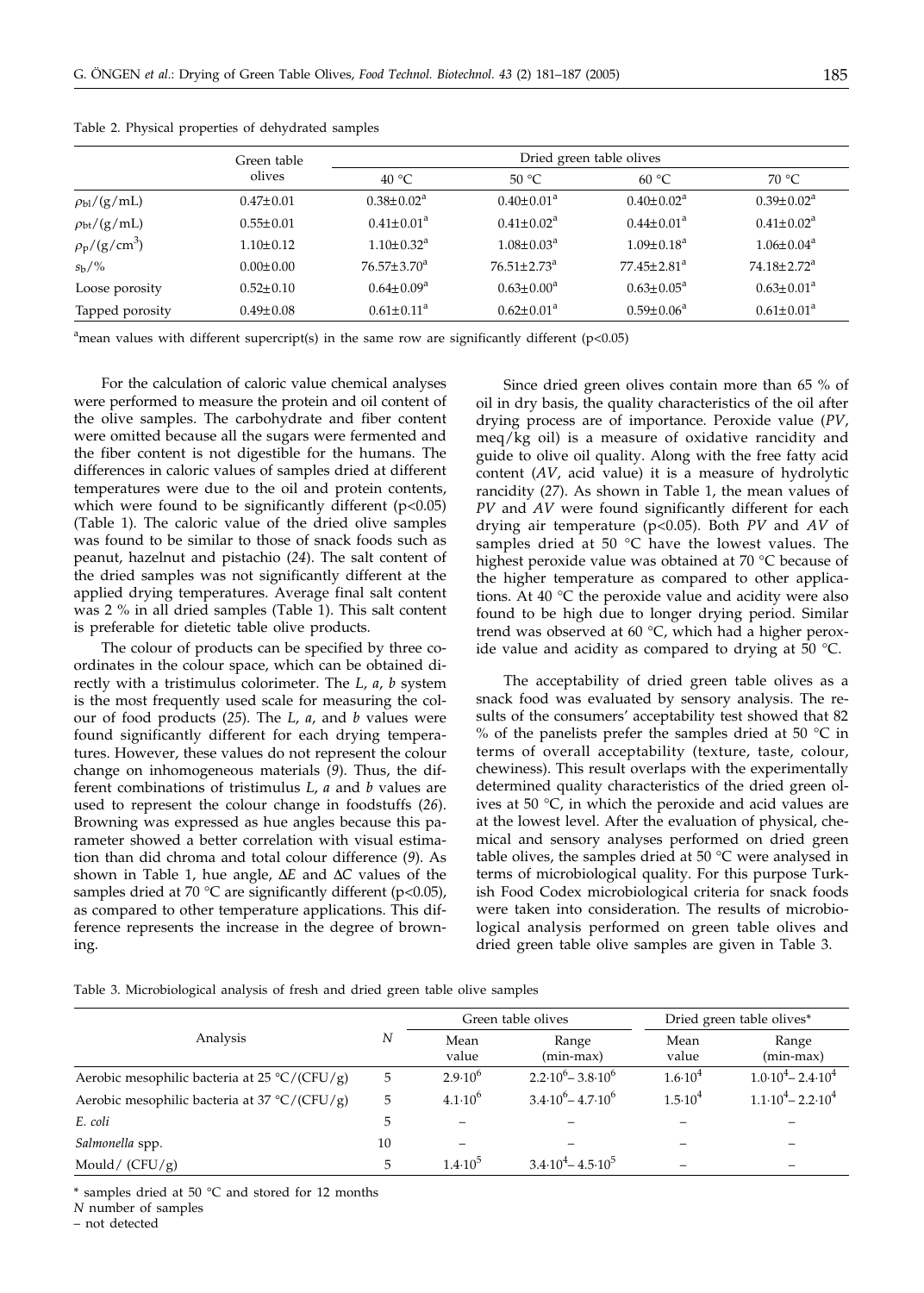*E. coli* and *Salmonella* spp. were not detected neither in green table olive nor in dried green table olive samples. Mould population was eliminated by the effect of drying process and mould population at the end of 12 months of storage was not detected. Aerobic mesophilic bacteria count of dried samples after 12 months of storage was found to be in the acceptable range according to Turkish Food Codex for snack foods (*28*). Similarly, no rotting was reported after 1 year of storage of olive samples dried at 50 °C when different pretreatments for drying of green table olives were applied (*29*).

# **Conclusion**

These results indicate that drying of green table olives at 50 °C for 22 h in a tray dryer gives the acceptable final product which is proven by sensory analysis. Besides, they can be stored for 1 year without the risk of microbial deterioration. That is why widespread consumption of this valuable food stuff as a snack food is possible.

# *Acknowledgement*

The authors express their thanks to Prof. Abdülkadir Yağcioğlu, Asst. Prof. Vedat Demir and Res. Asst. Tuncay Günhan of Ege University, Faculty of Agriculture, for the support offered in the drying process.

### **References**

- *1.* V. Marsilio, B. Lanza, C. Campestre, M. Angelis, Oven- -dried table olives: Textural properties as related to pectic composition, *J. Sci. Food Agric*. *80* (2000) 1271–1276.
- 2. T. Baysal, S. Ersus, F. Içier, Effects of microwave and hot air combination drying on the quality of carrots, *Food Sci. Biotechnol*. *11* (2002) 19–23.
- *3.* J.F. Nicoleti, J. Telis-Romero, V.R.N. Telis, Air-drying of fresh and osmotically pre-treated pineapple slices: Fixed air temperature versus fixed temperature drying kinetics, *Drying Technol. 19* (2001) 2175–2191.
- 4. T. Baysal, F. Içier, S. Ersus, H. Yildiz, Effects of microwave and infrared drying on the quality of carrot and garlic, *Eur. Food Res. Technol*. *218* (2003) 68–73.
- *5.* Official Methods of Analysis of the Association of Official Agricultural Chemists*,* AOAC (1965).
- *6.* Official Methods of Analysis of the Association of Official Agricultural Chemists**,** AOAC**,** 12th ed**.** (1975) 32.035.
- *7.* G. Balatsouras: *Olio d'Oliva e Olive da Tavola: Technologia e Qualità*, Instituto Sperimentale per la Elaiotechnica Pescara, Seminario Internazionale, Italy (1998) pp. 291–318.
- *8.* Dehydration of Vegetables Fruits and Herbs. In: Recent *Developments in Drying Techniques and Quality Aspects*, ATO-DLO Report, AIR-3-CT 94, 2254 (1994).
- *9.* H. Heimdal, B.F. Kühn, L. Poll, L.M. Larsen, Biochemical changes and sensory quality of shredded and MA-packaged iceberg lettuce, *J. Food Sci. 6* (1995) 1265–1268.
- *10.* Standard Methods for the Analysis of Oils, Fats and Derivatives, International Union of Pure and Applied Chemistry (IUPAC) (1979) 2.501, 2.201.
- *11.* B.J. Crewdson, A.L Ormond, R.M. Redderman, Air impeded discharge of fine particles from a hopper, *Powder Technol. 16* (1977) 197–207.
- *12.* K. Sommer: Size Enlargement. In: *Ullmann's Encylopedia of Industrial Chemistry, Vol. B2*, 5th ed., G. Wolfgang, B. Elvers, M. Ravenscraft, J.F. Rounsaville, G. Schultze (Eds.), WCH, Germany (1988) pp. 284–285.
- *13.* H. Egan, R.S. Kirk, R. Sawyer: *Pearson's Chemical Analysis of Food*, 8th ed., New York (1981) p. 591.
- *14.* J. Pisecky: Standards, Specifications and Test Methods for Dry Milk Products. In: *Concentration and Drying of Foods*, D. McCarthy (Ed.), Elsevier Applied Science, London (1985) pp. 203–209.
- *15.* G.D. Hayes: *Food Engineering Data Handbook*, Longman Scientific and Technical, New York (1987) p. 172.
- *16.* M. Meilgaard, G.V. Civille, B.T. Carr: *Sensory Evaluation Techniques*, 3rd ed., CRC Press, New York (1999) pp. 242– 245.
- *17. Bacteriological Analytical Manual (Revision A, chapter 3)*, 8th ed., US Food and Drug Administration Center for Food Safety and Applied Nutrition (1998).
- *18.* Turkish Standard of General Guidance for Enumeration of Yeasts and Moulds-Colony Count Technique, TS 6580 (1989).
- *19.* Turkish Standard of General Guidance for the Enumeration of Coliforms-Most Probable Number Tecnique, TS 7725 (1996).
- *20.* Turkish Standard of General Guidance on Methods for Detection of *Salmonella*, TS 7438 (1996).
- *21.* F. Freire, A. Figueiredo, P. Ferrao, Modelling high temperature, thin layer, drying kinetics of olive baggase, *J. Agric. Eng. Res*. *78* (2001) 397–406.
- *22.* P. Gupta, J. Ahmed, U. Shivhare, G.S.V. Raghavan, Drying characteristics of red chilli, *Drying Technol. 10* (2002) 1975– 1987.
- *23.* A.S. Mujumdar, S. Devhastin: Fundamental Principles of Drying. In: *Mujumdar's Practical Guide to Industrial Drying*, A.S. Mujumdar (Ed.), Exergex Corparation, Thailand (2000) pp. 1–22.
- *24.* E.N. Whitney, E.M.N. Hamilton, S.R. Rolfes: *Understanding Nutrition*, 5th ed., West Publishing Company (1990).
- *25.* I.M.L.B. Avila, C.L.M. Silva, Modelling kinetics of thermal degradation of colour in peach puree, *J. Food Eng. 39* (1999)  $161 - 166$ .
- *26.* J. Ahmed, U.S. Shivhare, H.S. Ramoswomy, Fraction conversion kinetic model for thermal degradation of color in red chilli puree and paste, *Lebensm. Wiss. Technol. 35* (2002) 497–503.
- *27.* P.G. Nouros, C.A. Georgiou, M.G. Polissiou, Direct parallel flow injection multichannel spectrophotometric determination of olive oil peroxide value, *Anal. Chim. Acta*. *239* (1999) 239–245**.**
- *28.* Microbiological Criteria for Dried Fruites and Vegetables, Turkish Food Codex (2001) p. 1615.
- *29.* F. Gambella, A. Piga, M. Agabbio, V. Vacca, G. D'hallewin, Effect of different pretreatments on drying of green table olives (*Ascolana tenera* var.)**,** *Grasas y Aceites, 51* (2000) 173–176.